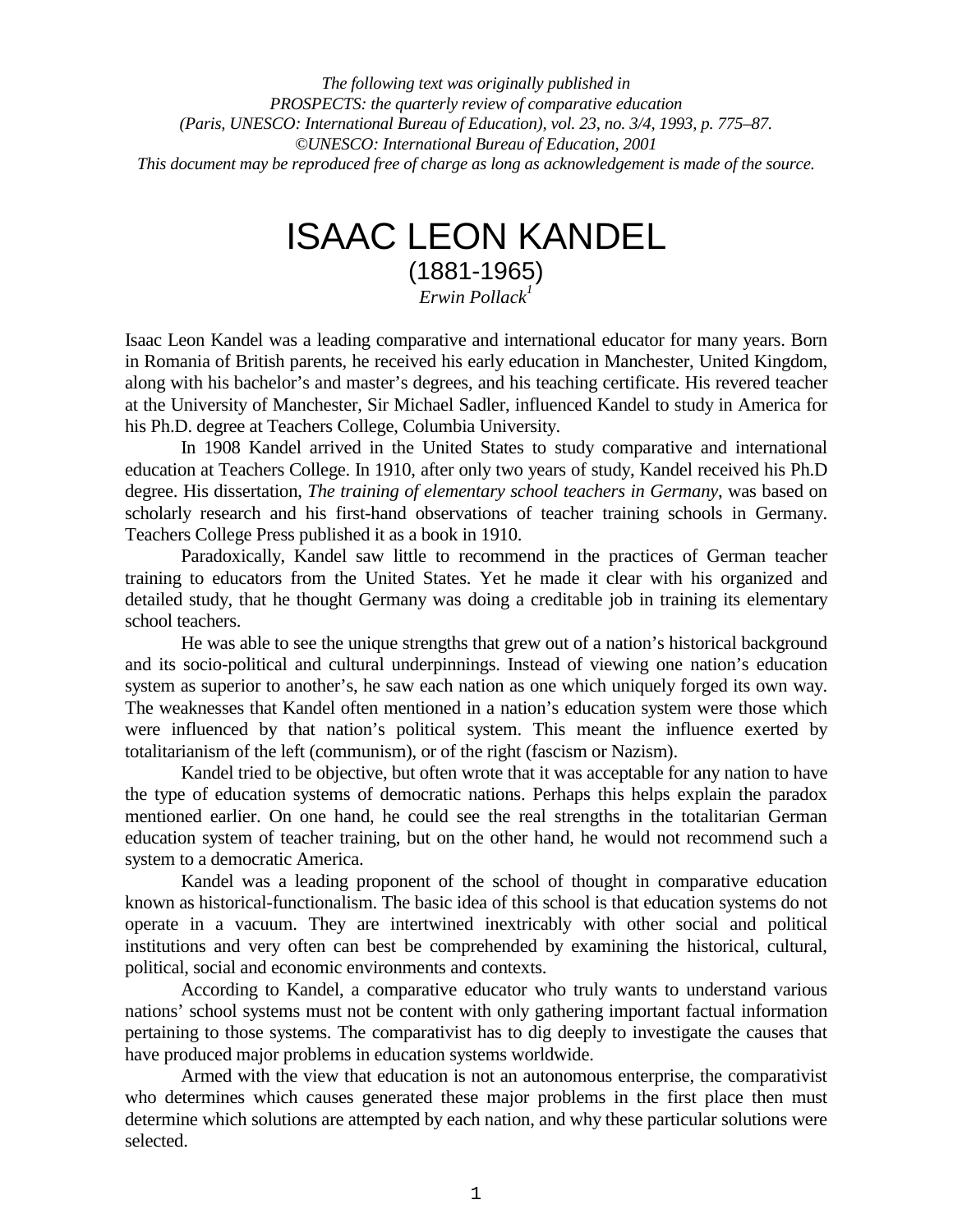Buttressing this was Kandel's lifelong use of Sadler's dictum: 'The comparative approach demands first an appreciation of the intangible, impalpable, spiritual and cultural forces which underlie any education system: the factors and forces outside the school matter even more than what goes on inside'.<sup>1</sup> For Kandel, 'Comparative education may be considered a continuation of the study of the history of education into the present'.<sup>2</sup>

### **Historical-functionalism**

Among the theoretical and methodological ideas in comparative education which offered helpful guidelines for considerable research in the 1960s and well into the 1970s, Kandel's historical-functionalism was perhaps the most widespread.

Kandel's theory of comparative analysis required the researcher to have a working knowledge of two or more foreign languages and a respectable knowledge of political theory and practice, anthropology, economics, sociology and geography. Important as it was to be well grounded in educational theory and practice; it was even more relevant to have a vast storehouse of academic knowledge in preparation for the study of comparative and international education.

The researcher who studied education systems in isolation, without searching for the deeper contexts in the social, political and cultural domains, would not be able to make a meaningful contribution, even if his study highlighted his own country.

Kandel was also one of those early twentieth century comparativists who developed the concept of studying a nation's education system in order to understand the society's general make-up. Emphasizing a comprehensive, linguistic, academic and educational approach to the study of comparative education, he believed that learning about a nation's educational thought and practices was a pathway to comprehending its social dynamics. Added to this was the ability to understand the possibilities for change and improvement. Kandel believed the capable researcher could learn how institutions developed and also determine the status of current major ideas that were being embraced globally. Kandel did not support the long-standing practice of comparative education, which includes focusing on the education system of a particular nation in isolation. Instead, he believed that it was crucial to write about a nation's education system and use it as the unit of comparison between nations. He added to this by advocating the adoption of a process of discovering a nation's political and religious ideology, as well as its values, attitudes and mores. All of this would be unfolded through the study of the nation's school system. These important learnings led to the idea of the uniqueness of each nation's school system.

Kandel relied heavily on qualitative rather than statistical studies in his comparative work. His examination of a nation's education system, political framework, history, sociology and philosophy showed how such extra school forces and factors could lead to either innovation in education or to extreme reliance on traditional practices.

Contemporary comparative educators could find Kandel's ideas on educational borrowing useful. He was able to see the virtues of a particular nation's educational practices and still be reluctant to advocate borrowing from that nation if the cultural and socio-political gulf separating nations was too wide. This was a major contribution to comparative and international education at the time.

As early as 1924 he was saying that one country's solutions could not be entirely incorporated into the system of another country. He called for the borrower nation to adapt these solutions, fitting them into its own socio-political, cultural and economic framework.

He pointed out that there are many educational improvements that have come about because of successful adaptation of one nation's practices into another nation's education system. He believed that educational failures also occurred when those responsible for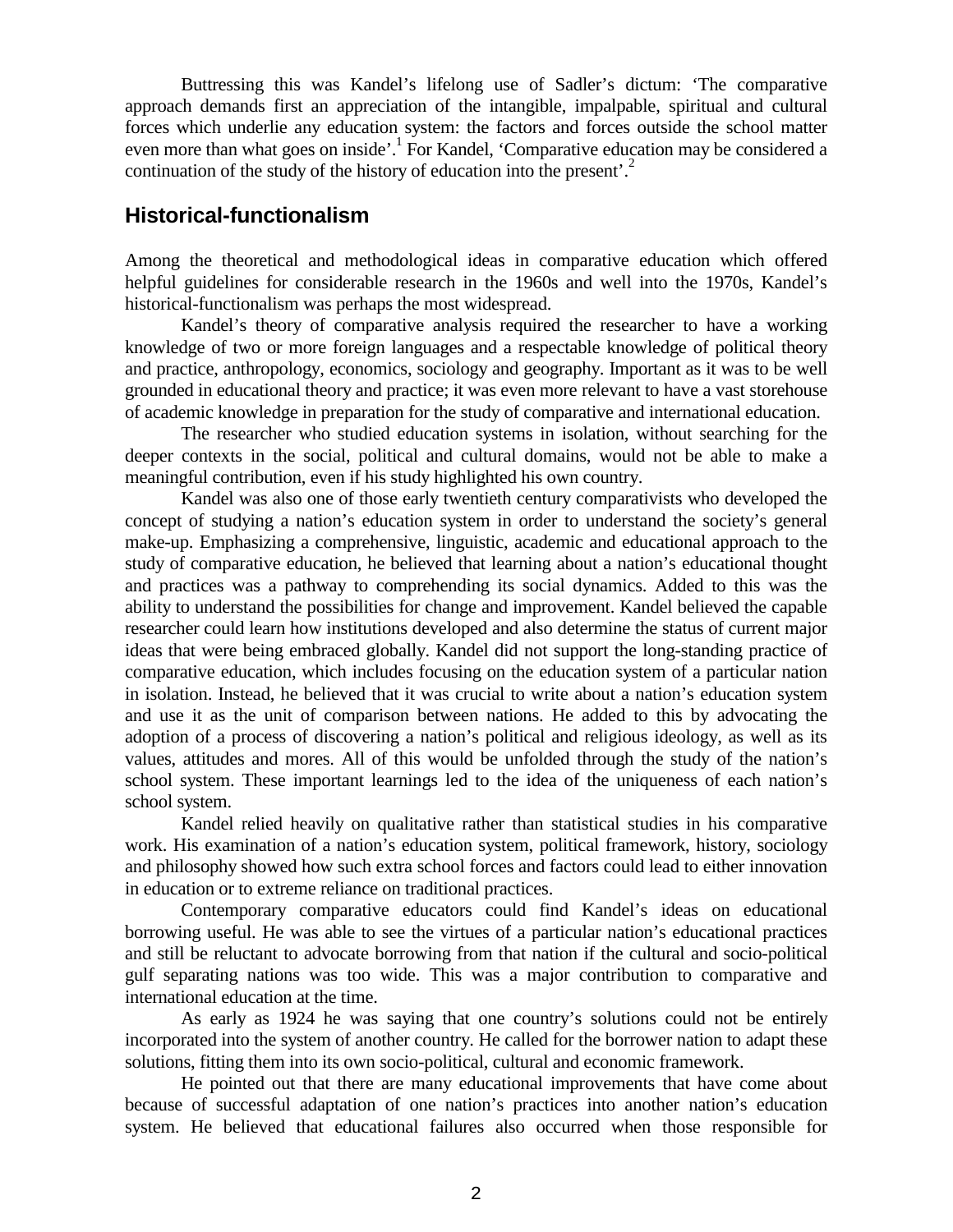education did not study and learn how successful practices in one country could have been adapted to their own country.

Kandel believed that significant progress in the world could be made by an exchange of educational experiences between nations. He had faith in this process just as he did with the exchange of scientific and intellectual experiences that had contributed to the betterment of mankind. He wrote, 'Educational systems cannot be transferred from one country to another, but ideas, practice, devices, developed under one set of conditions, can always prove suggestive even where conditions are somewhat different'.<sup>3</sup>

Kandel's viewpoint of comparative and international education was melioristic. Living through two world wars with their unspeakable horrors heaped upon humanity, he still believed in the doctrine that the world will become a better place and that men and women have the power to assist in its betterment. He demonstrated his meliorism through a lifetime commitment to the improvement of education in the world.

Kandel's research and writings for more than five decades made it possible for educators to learn more about other lands and peoples, other educational theories and practices. His works were frequently translated into other languages. He brought education and educators onto the centre stage in many parts of the world with his emphasis on better ways of educating people and a greater need for public participation.

He was not an armchair educational theorist who issued empty shibboleths on matters pertaining to worldwide education. He travelled, he observed, he wrote profusely, and he spoke eloquently and carefully about different educational topics in many lands. He viewed the improvement of education as being the panacea for mankind. The spirit of his lifelong mission to improve education and civilization can be felt when reflecting upon his voluminous writings in comparative and international education.

Kandel married Jessie Sarah Davis in Manchester, United Kingdom, on 27 July 1915, and he became a United States citizen in 1920. Residing in Westport, Connecticut, the Kandels had two children, Helen Raphael and Alan Davis. In 1987 Helen donated her father's personal papers to the Hoover Institution on War, Revolution and Peace in Stanford, California.

# **A leading figure in comparative education**

Kandel showed an interest in comparative and international education very early in his career. In the summer of 1907 he travelled to Germany to study with the world famous Herbartian educator Wilhelm Rein at the University of Jena.

Kandel was appointed instructor at Columbia University Teachers College in 1913. In 1915 he was appointed associate professor, and he became a full professor in 1923. He was associated with Teachers College for almost four decades, becoming an emeritus professor in 1947.

At the start of his career, Kandel met the United States Commissioner of the Bureau of Education who authorized him to write several monographs on European countries' school systems, especially France, Germany and the United Kingdom. These works, published between 1913 and 1919 were known officially as bulletins. This early work of Kandel helped him begin to establish a reputation as one of the world's foremost authorities on the education systems of these countries.

As a research specialist for the Carnegie Foundation for the Advancement of Teaching from 1914 to 1923, Kandel authored works on such diverse topics as vocational education, teachers' pensions and examination systems. In 1918 he assisted Paul Monroe with a study commissioned by President Woodrow Wilson. The study consisted of translations, to be used by the United States Government, of laws and administrative regulations from foreign schools.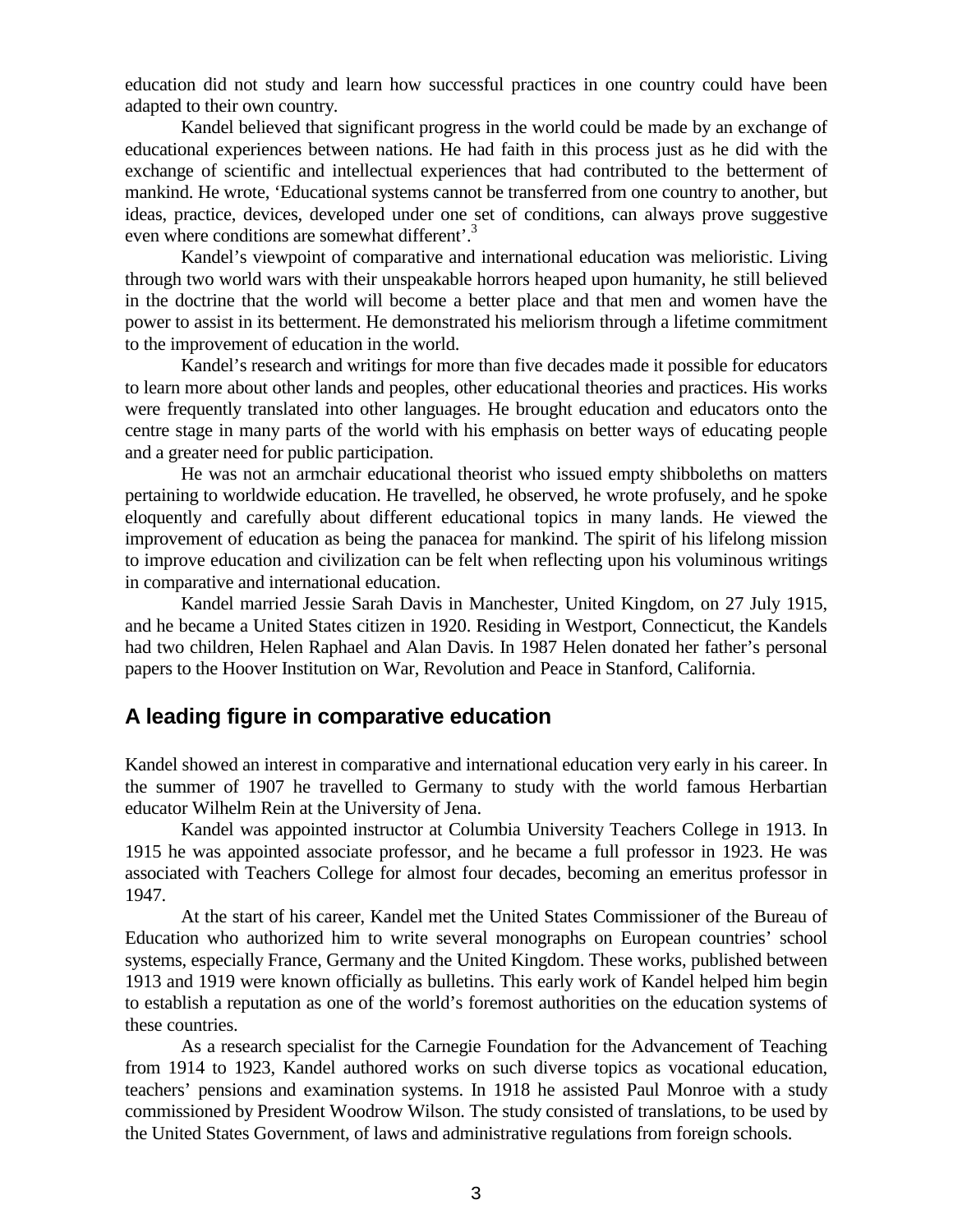He was a visiting professor at several major universities, including Yale, Johns Hopkins and the University of California from 1919 to 1940. He also taught at the University of Mexico in 1927. In the early 1930s, Kandel delivered important lectures at the University of London, Harvard and elsewhere. His London and Harvard lectures were published as books entitled respectively *The outlook in education* and *the dilemma of democracy*. Kandel says that democracy was weakened considerably when the culture within a particular democratic nation, especially the United States, gave free reign to individualism without teaching people to develop a sense of responsibility. This was a recurring theme in his work.

Kandel's most influential work was in comparative and international education, and he was the leading figure in the field for many years. From 1924 to 1944 he was the editor of the *Education yearbook* whose focus was on education throughout the world. Columbia University's prestigious International Institute sponsored the publication of the yearbook.

His book *Essays in comparative education*, published in 1930, was a compilation of articles and addresses he wrote and delivered in the 1920s. It focused on educational problems in Italy, Mexico and several Latin American nations, along with France, Germany and the United Kingdom.

In the 1930s he wrote about his educational work in New Zealand and Australia. In 1933, his landmark work entitled *Comparative education* was published. This became the bible in the field for many years to come. 'The fact that it has been translated into Spanish, Chinese and Arabic speaks of the universality of its content'.<sup>4</sup> He revised this work in 1955, renaming it *The new era in education: a comparative study*.

Kandel was a member of the United States Education Mission to Japan. The mission concerned itself with the post-war reorganization of the Japanese school system, and it issued a report to the Supreme Commander, General Douglas MacArthur. While Kandel was lauded for his contribution to the work of the Mission, it is a little known fact that he was none too pleased with some aspects of its work. Kandel's criticism relates to the small number of members who were experienced with foreign education systems, causing him to remark, 'Hence the imposition on Japan of the American system of education'.<sup>5</sup>

During the Second World War, the government of Jamaica invited Kandel to chair a committee that surveyed and helped upgrade secondary education in that island country. Kandel was the only citizen of the United States to serve on the committee. The document that Kandel and his committee wrote soon came to be known simply as the 'Kandel report on education'.

Throughout his lifetime, Kandel travelled to many countries to study school systems, and he wrote and lectured extensively on what he observed. After his retirement from Columbia University in 1946 he remained productive for years to come. In 1947 he was the first Simon Research Fellow at the University of Manchester. He edited the British journal *Universities quarterly* from 1947 to 1949, and from 1948 to 1950 he was appointed professor of American Studies and Chairman of the new department at the University of Manchester.

He edited the well-known weekly education journal *School and society* from 1946 to 1953. He continued writing scholarly articles and books. He became a consultant to UNESCO, and wrote extensively for the Organization. He also served as a consultant to the United Nations. Throughout his long life he advocated world peace and international co-operation.

Kandel's friend, the late William Brickman, himself a noted historian of education as well as a comparative educator, wrote about Kandel's editing and his proficiency in ten foreign languages:

As editor, he was responsible for selecting contributors, planning topics, and other duties customary to the office of directing a periodical publication. In addition he translated contributor's articles from the German, French, Spanish, Portuguese, Dutch and Norwegian, and he was linguistically prepared to translate from at least four more tongues.<sup>6</sup>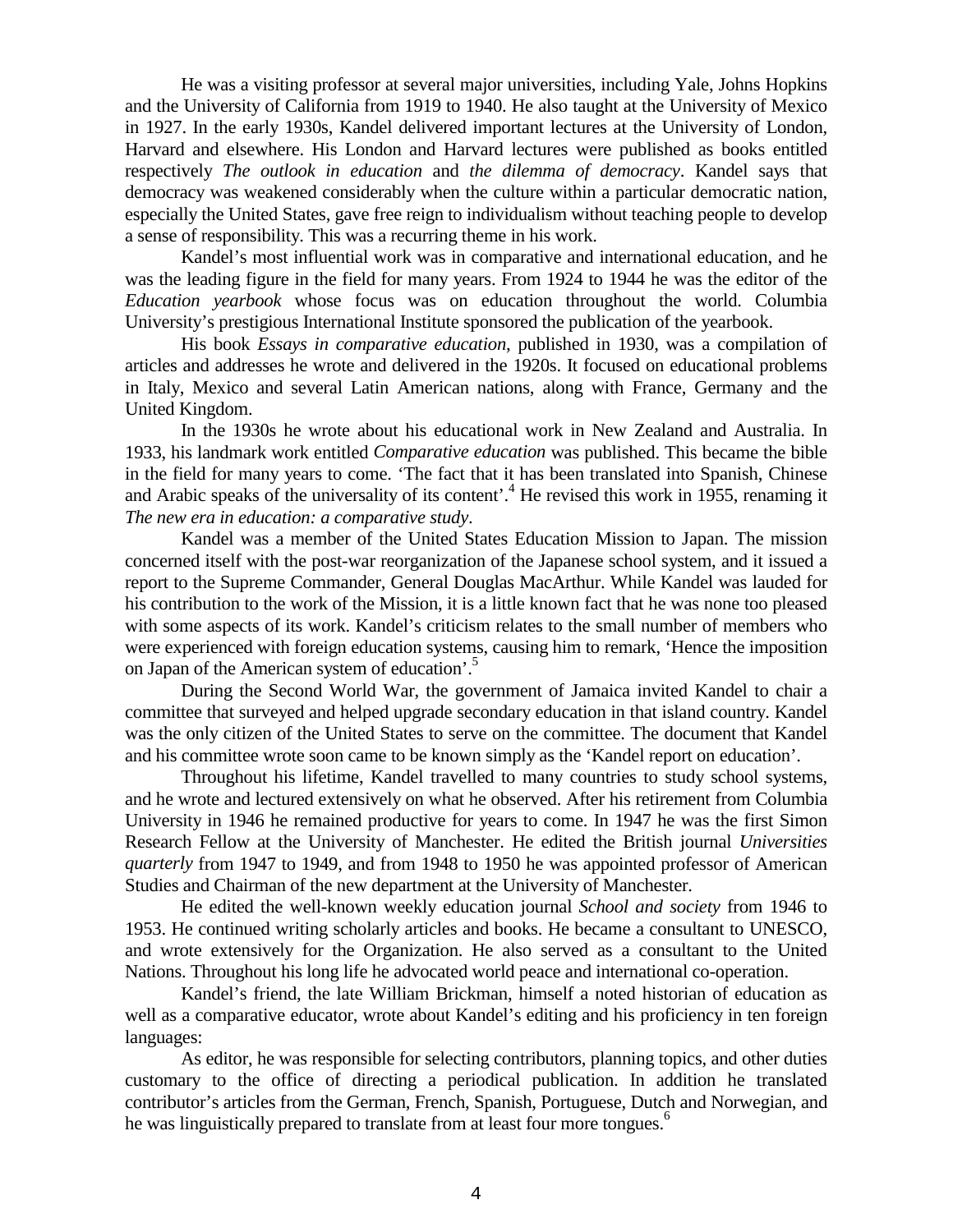#### **Influences**

Kandel was influenced greatly by the British educator Sir Michael Sadler (1861-1943). Sadler was a world famous authority on secondary education and a supporter of the British public school system. Knighted in 1919, Sadler was also an expert in comparative education.

Kandel mentioned Sadler frequently in his writings on comparative education. He learned to look at comparative education through the wide-angled theoretical lens of Sadler's political sociology. Sadler believed that in order to understand education systems effectively, one must realize that studying the societal influences on education was more important than merely studying particular systems in isolation.

Another person who had an important influence on Kandel's thinking was Paul B. Monroe (1869-1947). Monroe was a distinguished American educator. He was director of the School of Education at Teachers College from 1915 to 1923, and director of Columbia's Institute of Education from 1923 to 1928.

Kandel studied with and worked for Monroe on several long-term projects as assistant editor of Monroe's *Cyclopedia of education*, and as editor of the Institute of Education's *Education yearbook*. From Monroe, Kandel learned the importance of studying the history of education, especially as it applied to the developing field of comparative education.

A third person who had a significant influence on the work of Kandel was the noted educator and colleague of Kandel at Columbia University, William Chandler Bagley (1874– 1946). Bagley was a leading spokesman for the Essentialist Movement in education. Kandel embraced many of Bagley's ideas: he argued for Bagley's criticisms of progressive education, his emphasis on enhancing civilization through teaching the young their cultural heritage, and his ideas on the importance of the teacher in the process and system of education. Along with Bagley, whenever Kandel sought to improve education, he considered the teacher and his role to be of central importance.

Among Kandel's prolific writings several stand out as major works. In *The training of elementary school teachers in Germany*, Kandel wrote of the evolution of German teachers into a class of professionals. The struggle of elementary teachers was a battle against obscurantism and clerical domination. The 'normal' schools responsible for teachers training were more victimized by tradition than were other institutions, which accounted for the rigidity in German education.

*Comparative education* was a study of educational changes and progress in the United States, the United Kingdom, France, Germany, Italy and the USSR, from the end of First World War to the early 1930s. This work included more than mere descriptions of foreign school systems from an educational viewpoint, as was typically the case in earlier comparative education textbooks. The plan of the book included differences in national environments, and it made comparisons on the basis of general trends and principles. It also conceptualized educational problems of each represented nation, a matter vitally important for the study of comparative education.

In his 1935 book, *The making of Nazis*, Kandel warned of the dangers of Hitler with his racist platform, and his emphasis on warfare, subjugation and bestiality. The book was an account of how Hitler and his followers gained complete control of the German apparatus of education, formal and informal, so as to mould German youth in ways which would ensure the goals of National Socialism.

In 1955, Kandel produced a follow-up study to his 1933 *Comparative education*. It was entitled *The new era in education: a comparative study*. Using the same countries and comparing them, he wrote:

The crisis through which the world has passed since then ... as well as the challenge to the ideas of democracy from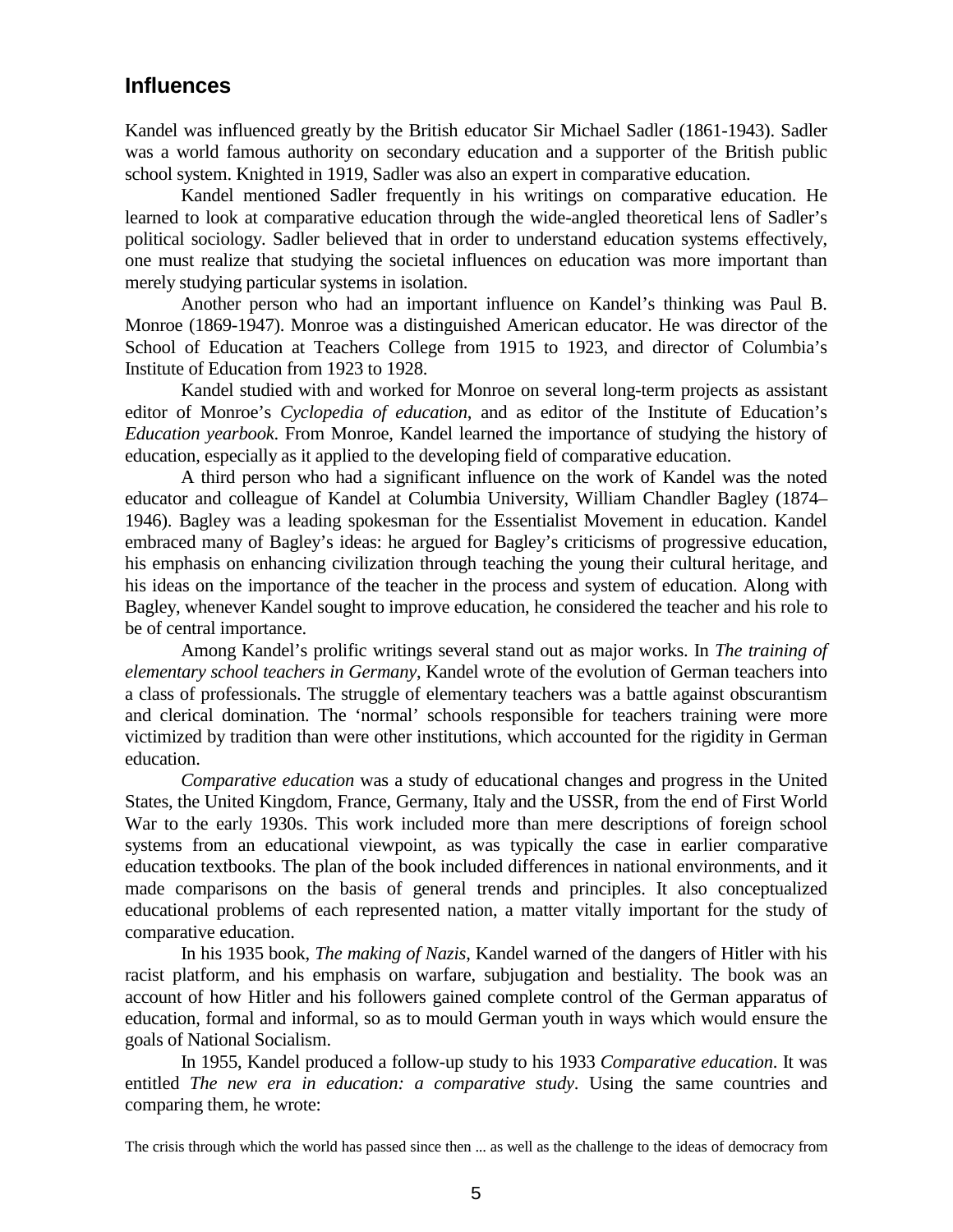Communist ideology, have intensified the recognition of the important part to be played by education for the fullest development of the individual and the greatest welfare of the nation. But the forces that determine the character of education in any nation have a significance that is of greater importance than the details of its organization and practice.<sup>7</sup>

Kandel thought that international education was not the same as comparative education. The former dealt with the development of particular intellectual and emotional attitudes toward other countries as directed by instruction in the school. In contrast, the latter dealt with determining the problems in school systems that are common to all nations, analyzing the problems and the reasons for them, and providing the best solutions.

In 1937, Kandel edited a book entitled *International understanding through the public school curriculum*. He wrote a chapter in the book called 'Intelligent Nationalism in the Curriculum'. He advocated the teaching of international education in all of the world's public schools: in every grade, in every subject, for every student. International education can only grow out of a proper teaching of nationalism. International understanding grows when nations are aware that every single nation among them could contribute to the cause of humanity. Kandel believed each nation could contribute to the building of civilization. This must be taught to students and emphasized at grassroots levels in a nation's local communities until the idea takes a firm hold throughout each nation.

In his book *International co-operation: national and international*, published in 1944, Kandel outlined the idea of elevating education to an international status through an international organization. Every person must be educated to appreciate the importance of realizing the worth of every human being, regardless of race, colour or creed. He promoted the idea of a world citizenship that would develop from participation in local and national affairs.

Nationalism in Kandel's terms was not a pejorative word. Rather, he saw nationalism as the basis for teaching international education. He would highlight the contributions of scientists, mathematicians, writers, painters, composers, musicians, statesmen and sculptors. He provided specific examples of the contributions of different nations. In mathematics, for example, he cited India for its contribution to our common numerals, Iraq to the multiplication tables and algebra, Egypt to surveying, Greece to the scientific treatment of geometry, Rome to engineering, France to analytic geometry, England to Newtonian calculus and Scotland to logarithms.

Kandel was the editor of Columbia University's International Institute's *Education yearbook* and of all its yearbooks published from 1924 to 1944. Each *Yearbook* consisted of approximately twelve sections on contemporary education in various countries. Noted indigenous educators wrote the articles. In addition to editing the yearbooks, Kandel wrote an introduction to each yearbook and he made other important written contributions as well. The goals of the *Yearbook* were to share educational experiences and to set standards.

# **The international scene**

From 1946 to 1962 Kandel worked for both the United Nations and UNESCO as a writer, editor and consultant. Prior to UNESCO's inception, Kandel wrote:

The organization can make an important contribution by means of conferences, by collecting and disseminating accurate information on the developments in education, science and culture, and by directing attention to new areas that need to be explored. It can encourage co-operation between nations in all branches of intellectual activity through the exchange of persons, objects of artistic and scientific interest and other materials of information. It can serve in general as a clearinghouse of information'.<sup>8</sup>

In 1946 Kandel was a member of a special UNESCO committee which issued a report,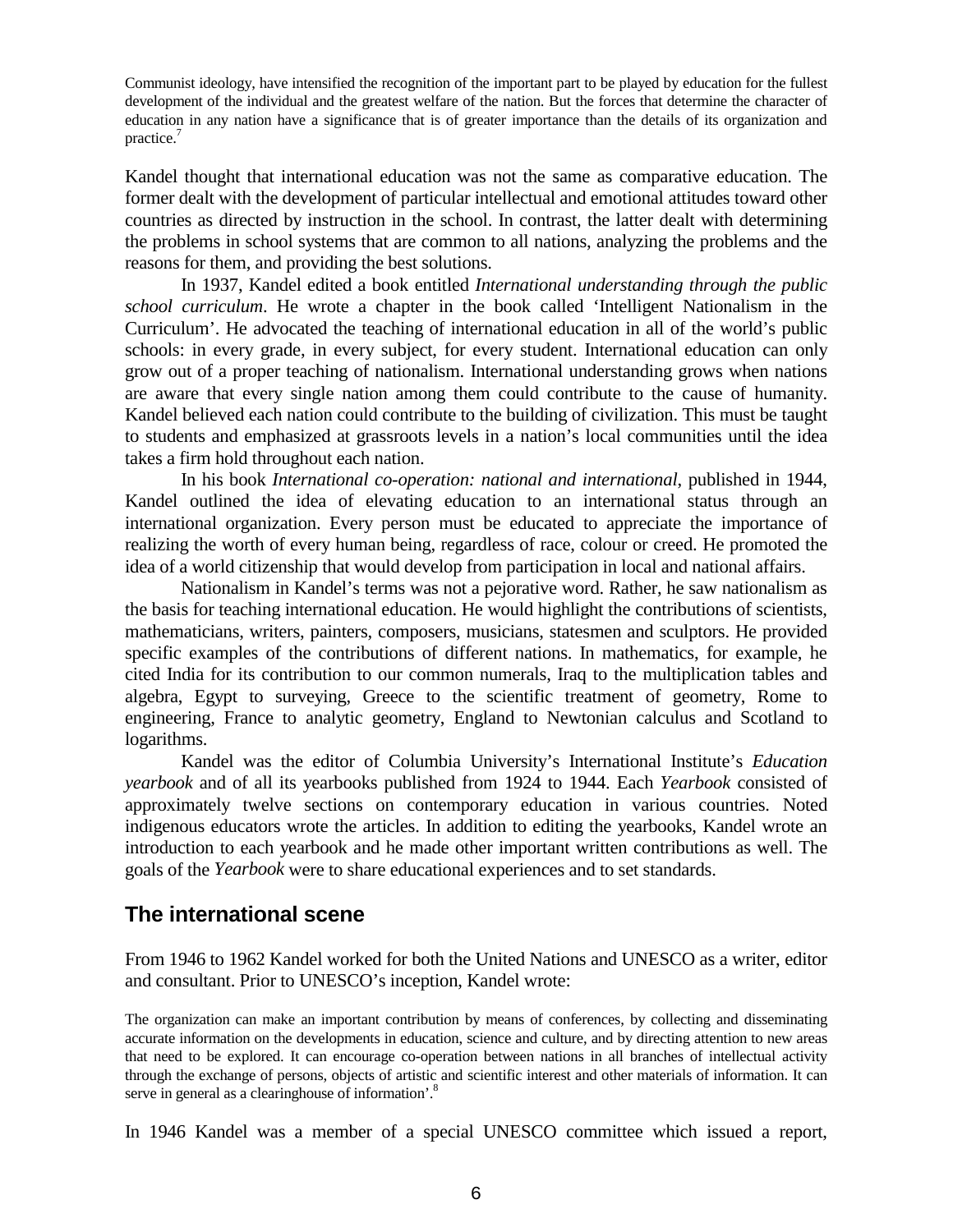published as a book in 1947 under the title *Fundamental education: common ground for all peoples*. In 1947, as a consultant to UNESCO, Kandel edited a report entitled *Suggestions for a study of education for international understanding in the schools of UNESCO member states*.

As a participant in 1949 in a UNESCO-sponsored human rights symposium, he wrote a chapter in a book entitled *Human rights -comments and interpretation* in which he suggested that education should become a human right and also become recognized as such universally. He emphasized that the right to an education was of even greater importance than UNESCO had previously recognized.

In 1951, Kandel wrote the first in a series of six books on compulsory education issued by UNESCO. Entitled *Raising the school-leaving age*, the book took a philosophical approach and it described the steps that were taken in countries that had established age 14 as the schoolleaving age, and which planned to raise the age limit beyond it.

From March to September 1955, Kandel was a consultant to the United Nation's Division of Human Rights. He engaged in a study of discrimination in education undertaken by the Sub-Commission of Protection of Minorities.

Lastly, Kandel wrote a book published in Spanish in 1962 by UNESCO's office in Havana, Cuba. Entitled *Hacia una profesión docente* [Towards a teaching profession]; the book reflected Kandel's lifelong concern with the improvement of teacher preparation and the enhancement of the teaching profession.

Kandel made important contributions to the history of education and the philosophy of education. From 1909 to 1913 he was assistant editor of the well-known *Cyclopedia of education*. During this period, he wrote many articles on a wide variety of topics on the history of education for the *Cyclopedia*. In addition to writing these articles and many other scholarly articles in this field, Kandel wrote such historical works as *An introduction to the study of American education*, *History of the curriculum*, *History of secondary education*, and A*merican education in the twentieth century*.

# **Progress and tradition**

For Kandel, the history of education was a conflict between the ideal of freedom and the ideal of authority and control. He believed that Man's quest for freedom has been challenged throughout history by the power of society to reign over the affairs of the individual. He thought freedom was a right that must be won, but obtaining it also implied a corresponding responsibility in its use.

Kandel was highly critical of those educators who denied that anything could be learned from the past. He criticized those who discounted all educational practices up to the present as contributing to a static society, or merely aiming for the transmission of knowledge. While admitting educational inadequacies in the past, he nevertheless discussed the positive steps he saw in previous generations of educational experiences. The goals of education were aimed at benefiting society. 'That the world did progress, that it did produce intellectual giants, are facts which cannot be ignored and for which some credit must be given to centuries of forgotten teachers'.<sup>9</sup>

The primary characteristics of the philosophy of essentialism, which Kandel embraced, were those which placed an emphasis on student effort, classroom discipline, the accumulated knowledge achieved by human beings, long-range objectives, logical organization of subject matter, and teacher-initiated learning.

He was steeped in what he felt were the best and most constructive aspects of traditionalism - not the punitive or harmful educational traditions, but the essentials. He viewed the traditionalist as one who sees particular ideas and values which are essential for society in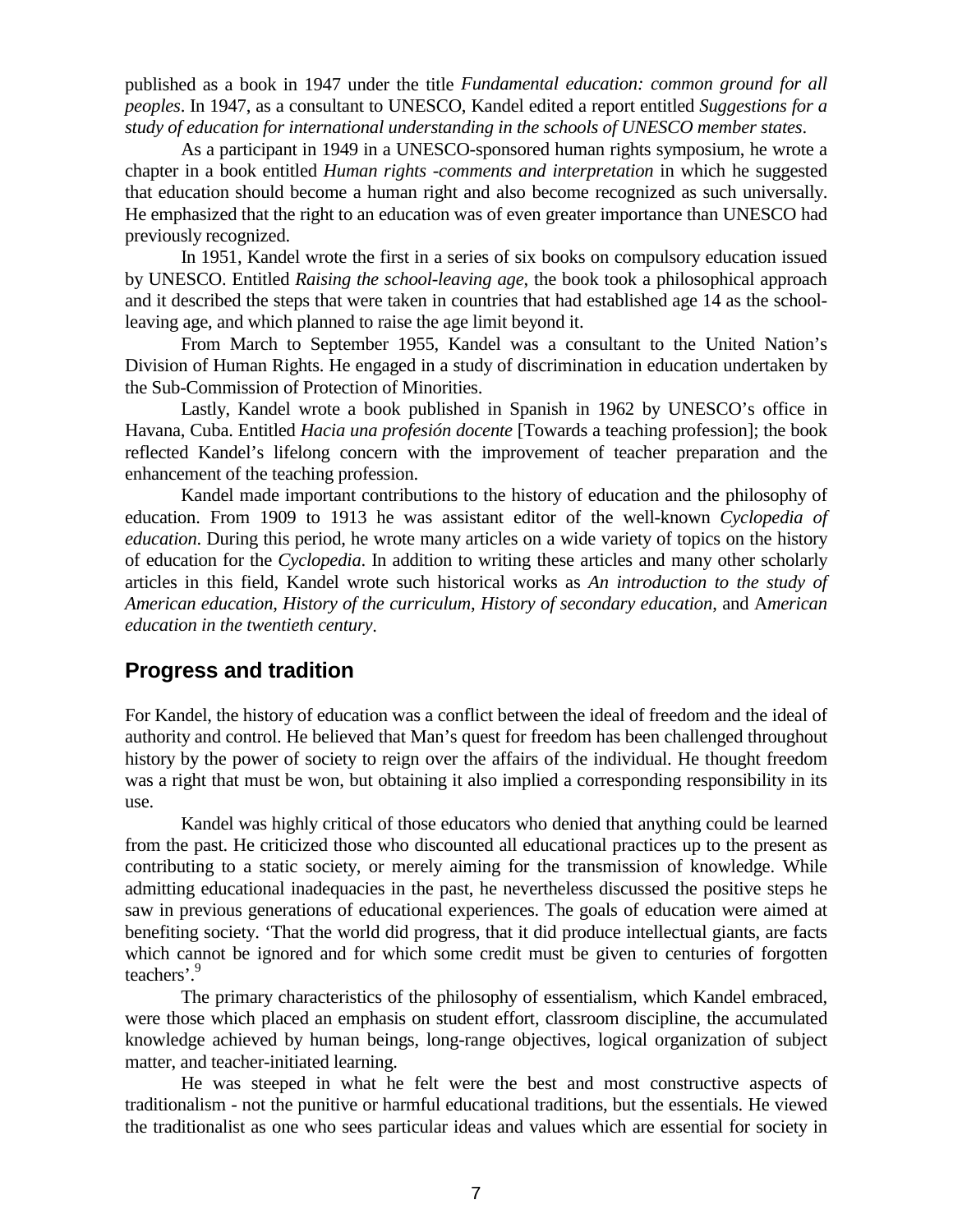order to save itself, and which the school needed to transmit if the latest generation is to be induced to carry on its role in society.

As an essentialist, Kandel often criticized progressive education in his scholarly and satirical articles. He had a vast understanding of the progressive movement in education. He was in agreement with many progressive ideas, especially those that applied more modern psychological principles to teaching; but he felt he could not tolerate what he perceived as the missionary zeal and the lack of tolerance of many of the great progressives of the day.

Modern progressives tried, he thought, to make a clean break with the past, while focusing on the present and looking forward to the future. Educational traditions were founded on social stability and the idea that life was predictable. Modern progressives would begin with unpredictability, find stability to be unacceptable, and they would rebuild society for some unknown future.

For Kandel, the argument was between a cult of change and disorganization, and a culture of permanence: between anomie, alienation and rootlessness, suffering from a lack of authority, and rooted authority which created social stability within a common culture.

The role of the teacher was the pivotal point in Kandel's essentialism. He recognized the need for teachers to have better training worldwide, and the need for societies to attract and retain the best and the brightest candidates for teaching. Even toward the end of a long career, he wrestled with the complex issues involved in discussing the crucial role of the teacher.

Kandel's essentialism contended that having an adequate education depended on having mature, experienced and knowledgeable teachers who recognize student needs and interests. However, these teachers would first determine which educational experiences the learners needed in order to become serious and responsible citizens.

Kandel believed in more freedom for the teacher as well as the child. He castigated educational reformers who only saw the child in the educational landscape, without taking notice of the teacher and his vital role in the educational process. Freedom for the teacher needed to be linked to a sense of responsibility, both socially and professionally.

Kandel saw the teacher as having a much greater experiential background than the student has. Therefore, the teacher was the right person to impart information and plan for his students. If the student did not receive the teacher's expert advice, he would certainly receive advice from less qualified or unqualified persons elsewhere.

Among the most important honours Kandel received was his election into the prestigious National Academy of Education, an influential American organization. In 1937, the University of Melbourne awarded him a Doctor of Letters degree, and in the same year he was honoured by the French government as Chevalier of the Legion of Honour. In 1946, the University of North Carolina awarded him an honorary Doctor of Laws degree.

Kandel made many important contributions to the general field of education and to the specialized field of comparative and international education. International education, to be effective, must lead to the development of a worldwide spirit of internationalism based on a realistic idea that all nations contribute to the progress of the world through their systems of education. He said:

Development must begin with the pupil's own environment and branch out to the community, the nation, and the world. It is nothing less than the cultivation in each one of us of the recognition of the worth and dignity of human beings regardless of race, colour or creed.<sup>10</sup>

Kandel's injunction against a nation's wholesale educational borrowing from another nation because of cultural and social differences was a major contribution to comparative and international education. He called for careful study before adapting any borrowed ideas. These ideas and practices must be suited to each nation's special culture and unique history.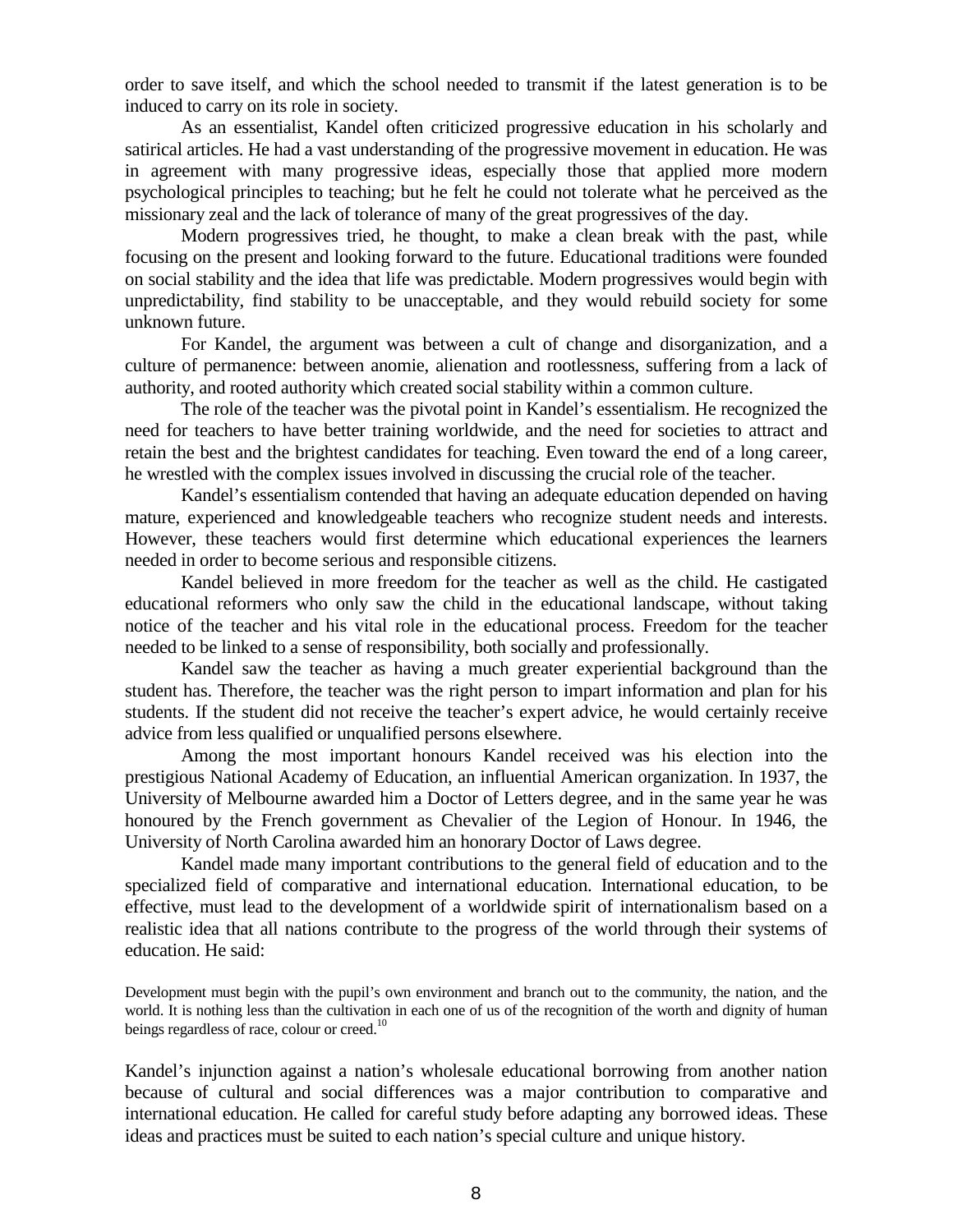Kandel's historiography was an additional contribution to education worldwide. His comparisons were valid because he had a historical view of a country's education system, its contemporary situation, and its likely future direction.

Kandel's tenet of having the best possible teachers in public school classrooms is an enormous boon to an insecure profession. He knew that a substitute for strengthening the role of the teacher was the frequent practice of accepting frivolous innovations that could, in some countries, change the educational focus rapidly. He cautioned against change for change's sake in education.

Kandel's philosophy of putting the teacher at centre stage in the process of education was summed up in a monograph he wrote for UNESCO:

When so much depends on the quality of the teacher, he cannot be considered as an artisan, capable of using the tricks of an occupation learned in a relatively short period of time. Today teaching requires a preparation so complete and varied as in any profession. The public even in those advanced countries should realize that the best guarantee for education is the quality of the teacher, the soul and sustenance of the school.<sup>11</sup>

# **Kandel's contribution**

The distinguished educator George Z.F. Bereday commented on Kandel's valuable work:

Kandel's contribution to comparative education is widely known. He was the first to chop up the national units and to discuss on a more transnational basis elements such as administration or teacher training, thus paving the way for the problem approach. His precepts about on-the-spot observation of schools have not yet been replaced, even in the age of interdisciplinary teamwork. He advocated meticulous attention to primary documents, a sort of comparative *explication de texte*, which is regrettably becoming rare at present.<sup>12</sup>

The major implications of Kandel's work for today's study of education systems are that we must look outside the educational institution, as well as within, to determine those forces and factors that have influenced such systems. Coupled with this is the idea of regarding the past as an important area of study, something to measure our progress against, instead of calling for continuous educational renewal and reform in a vacuum.

Many of Kandel's ideas are fashionable today. Among these are support for effective parent participation in the public school, lifelong learning, a solid curriculum that promotes the established learnings from the past, and an effective teacher in every classroom. Books, such as *The closing of the American mind* and *culture literacy*, and other works of recent vintage have restated many of Kandel's ideas.<sup>13</sup>

Writing in the early 1960s, Kandel discussed education in the newly independent nations, former colonies of the rich industrialized nations. He believed that the types of education systems that had been developed under industrial and technological conditions in the nineteenth and twentieth centuries were not appropriate for these underdeveloped agrarian nations. He also recognized that a gap had to be closed between the poor and under-educated majority and the affluent minority who had access to much more education in developing countries.

Discussing the need for an appropriate model of education, he called for a different approach in these nations. He knew that the grafting of models used in industrial nations onto the education systems of Third World nations was terribly ineffective.

Searching for appropriate educational models for these countries, he said there was a need first to improve from within the basic conditions of life for people in these nations:

The first need of the underdeveloped areas is not to disseminate literacy but to direct education to the improvement of living—of health and hygiene, nutrition, and methods of agriculture. A program of literacy can be built up after a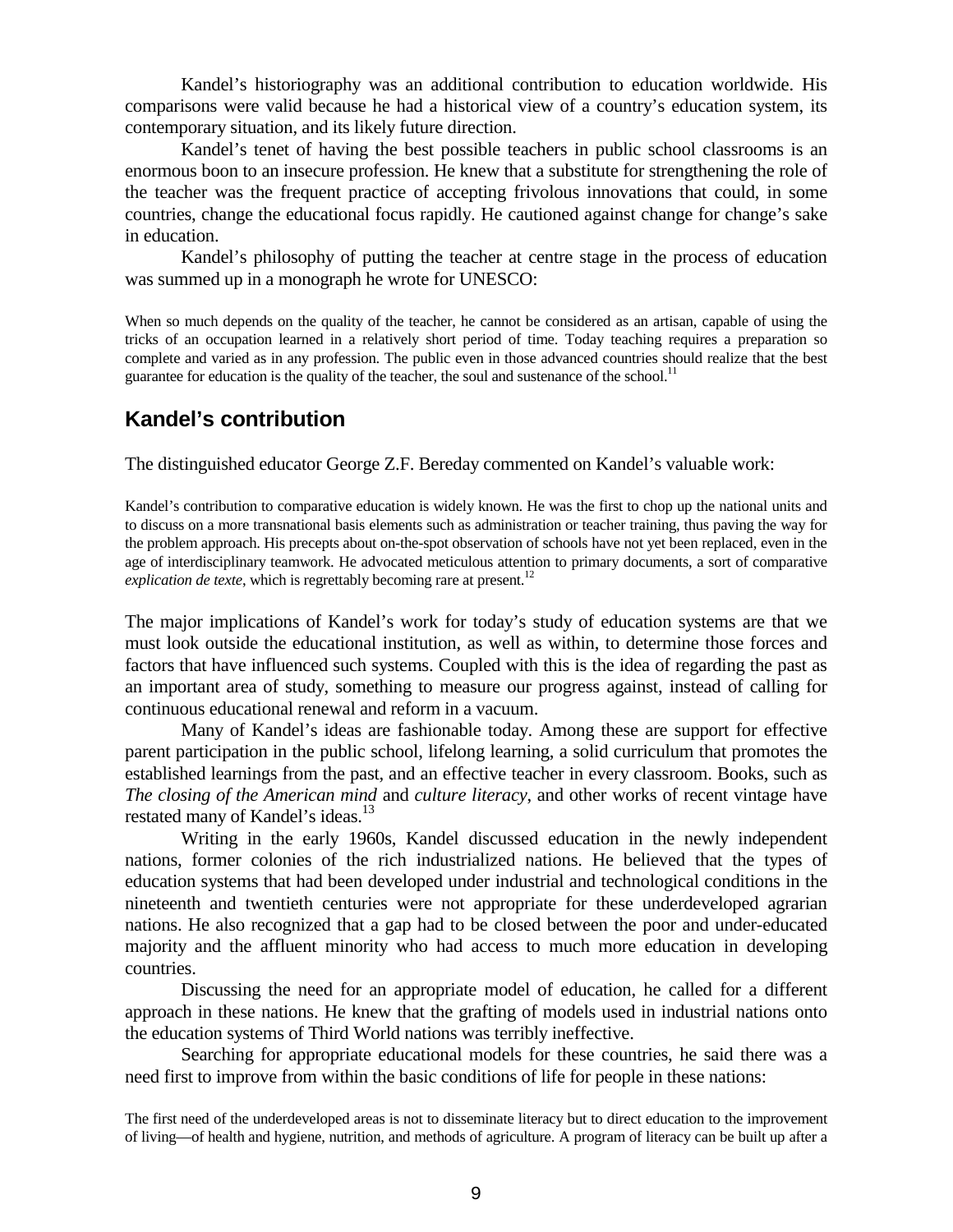desire has been created to know more about the methods demonstrated; about care of health and hygiene (personal and public) and about the environment in which the school is located.<sup>14</sup>

Kandel wisely set priorities for citizens of developing nations that would enable them to benefit from participating in non-formal education prior to undertaking formal education. For primary education he recommended the need for compulsory education, entry to school at a fixed legal age, and separate classes for infants and pubescent children. Regarding a relevant curriculum for primary students, he said: 'The gradual challenge of new ideas on matters recognized to be of direct concern and relevance should help to stimulate a desire to learn more and to lead to purposeful reading'.15

The problems of secondary education were more complex. He saw that too many people in developing countries equated secondary education with academic work exclusively, to the point where it caused many to separate themselves from those who did manual labour. Kandel recommended that these poor countries look to countries like the United States and the USSR for successful vocational programmes. He believed that successful programmes geared to promoting marketable skills would thus help the populations in developing nations to overcome their perception of vocational education as being a watered-down curriculum.

It was also important to modify the traditional forces of higher education if people were to receive adequate preparation for leadership roles in the developing countries. Kandel recommended that working under the auspices of UNESCO and the United Nations, students in these countries should be trained as university teachers at universities in advanced countries, in order to set up universities in their own countries. It was important to adjust the number of admissions in the poorer countries so that these numbers related to employment opportunities. This would avoid the danger of cultivating an educated proletariate who would have little opportunity for social mobility.

Summing up the legacy of Kandel's *oeuvre*, Philip Foster wrote:

Pride of place must be given to Isaac Kandel whose teaching and research, conducted primarily at Teachers College, Columbia University, spanned a period of some five decades. With due deference to the work of other scholars, it would not be improper to regard Kandel as more responsible (in the English-speaking world at least) than any other scholar for the emergence of comparative education as a respectable teaching area in universities and other tertiary institutions concerned with educational matters.<sup>16</sup>

#### **Notes**

- 1. Erwin Pollack (United States of America). Specialist in comparative and international education. He is currently a training specialist at Kennedy-King College, Chicago. *Apperas in Who's who in America: midwest* (1994). Author of *Leaders in education* (1974) and *Contemporary authors.*
- 2. I.L. Kandel, *Comparative education*, Boston, MA, Houghton Mifflin Company, 1933, p. xix.
- 3. I.L. Kandel, The methodology of comparative education, *International review of education* (Dordrecht, Netherlands), vol. 5, no. 3, 1959, p. 273.
- 4. I.L. Kandel, *Education yearbook*, New York, NY, The MacMillan Company, 1925, p. 1.
- 5. W. Brickman, Kandel: international scholar and educator, *The education forum* (West Lafayette, IN, Kappa Delta Pi), vol. 15, no. 4, May 1951, p. 400. Brickman makes the additional point in the same article (p. 404) that Kandel's works were also translated from English to French, German, Italian, Portuguese and Dutch, as well as the Spanish, Chinese and Arabic already mentioned.
- 6. I.L. Kandel, Letter to Mr Edward, 1 May 1950, Stanford, CA, The Hoover Institution on War, Revolution and Peace. (Archives. Personal papers)
- 7. W. Brickman, Kandel: international scholar and educator, op. cit., p. 399.
- 8. I.L. Kandel, *The new era in education: a comparative study*, Boston, MA, Houghton Mifflin Company, 1955, p. ix.
- 9. I. L. Kandel, UNESCO (an unpublished, updated paper), p. 17, Stanford, CA, The Hoover Institution on War, Revolution and Peace. (Archives. Personal papers).